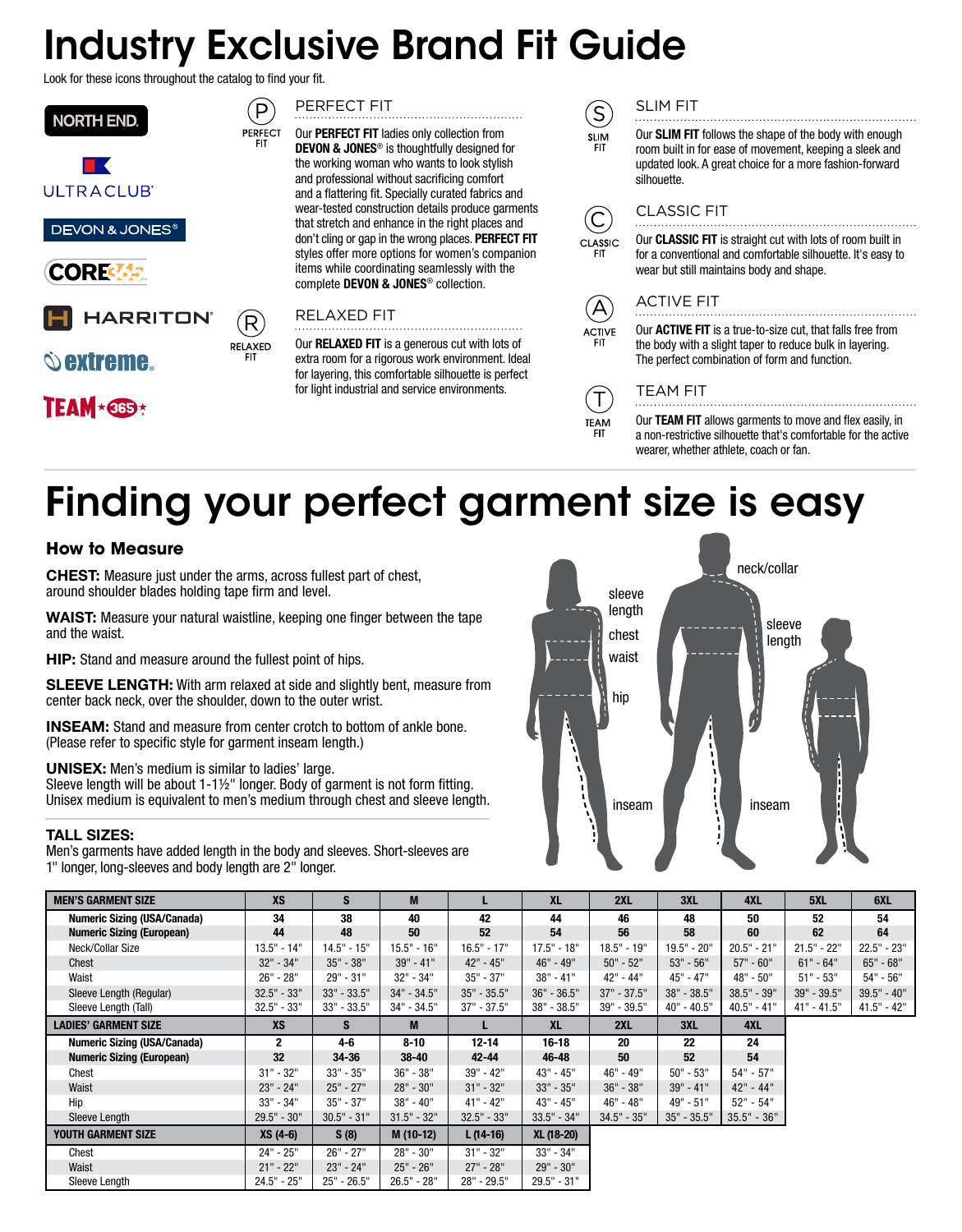| <b>BRAND</b>                                                                                                                                                                                                                                                                                                                                                                                                                                                                                      | <b>GENDER</b>                       | XXS     | XS             | S              | M        | L              | <b>XL</b>   | 2XL            | 3XL           | 4XL     | 5XL     | 6XL     |
|---------------------------------------------------------------------------------------------------------------------------------------------------------------------------------------------------------------------------------------------------------------------------------------------------------------------------------------------------------------------------------------------------------------------------------------------------------------------------------------------------|-------------------------------------|---------|----------------|----------------|----------|----------------|-------------|----------------|---------------|---------|---------|---------|
| <b>AMERICA</b>                                                                                                                                                                                                                                                                                                                                                                                                                                                                                    | Men's (Chest)                       | 32"-35" | 35"-39"        | 40"-45"        | 44"-48"  | 48"-51"        | $50" - 54"$ | 52"-57"        | 56"-60"       |         |         |         |
|                                                                                                                                                                                                                                                                                                                                                                                                                                                                                                   | Ladies' (Chest)                     |         | 28"-37"        | 34"-39"        | 36"-42"  | 38"-45"        | 40"-48"     | 42"-52"        | 44"-53"       |         |         |         |
|                                                                                                                                                                                                                                                                                                                                                                                                                                                                                                   | Unisex (Chest)                      |         | 45"            | 47"            | 49"      | 51"            | 53"         | 55"            |               |         |         |         |
| <b>JERZEES.</b>                                                                                                                                                                                                                                                                                                                                                                                                                                                                                   | Men's (Chest)                       |         |                | 34"-36"        | 38"-40"  | 42"-44"        | 46"-48"     | 50"-52"        | 54"-56"       | 58"-60" | 62"-64" |         |
|                                                                                                                                                                                                                                                                                                                                                                                                                                                                                                   | Ladies' (Size)                      |         |                | $4 - 6$        | $8 - 10$ | $12 - 14$      | $16 - 18$   | $20 - 22$      | 24-26         |         |         |         |
|                                                                                                                                                                                                                                                                                                                                                                                                                                                                                                   | Youth (Size)                        |         | $2 - 4$        | $6 - 8$        | $10-12$  | $14 - 16$      | $18 - 20$   |                |               |         |         |         |
|                                                                                                                                                                                                                                                                                                                                                                                                                                                                                                   | Men's (Chest)                       |         |                | 34"-36"        | 38"-40"  | 42"-44"        | 46"-48"     | 50"-52"        | 54"-56"       | 58"-60" | 62"-64" | 66"-68" |
| $\begin{pmatrix} A & P \\ \nabla \cdot V \cdot \nabla \cdot \nabla \cdot \nabla \cdot \nabla \cdot \nabla \cdot \nabla \cdot \nabla \cdot \nabla \cdot \nabla \cdot \nabla \cdot \nabla \cdot \nabla \cdot \nabla \cdot \nabla \cdot \nabla \cdot \nabla \cdot \nabla \cdot \nabla \cdot \nabla \cdot \nabla \cdot \nabla \cdot \nabla \cdot \nabla \cdot \nabla \cdot \nabla \cdot \nabla \cdot \nabla \cdot \nabla \cdot \nabla \cdot \nabla \cdot \nabla \cdot \nabla \cdot \nabla \cdot \nab$ | Ladies' (Size)                      |         | $0 - 2$        | $2 - 4$        | 6        | $8 - 10$       | $12 - 14$   | $16-18$        | $20 - 22$     |         |         |         |
|                                                                                                                                                                                                                                                                                                                                                                                                                                                                                                   | Ladies' (Chest)                     |         | 30"-32"        | 32"-34"        | 34"-36"  | 36"-40"        | 40"-44"     | 44"-48"        | 48"-52"       |         |         |         |
|                                                                                                                                                                                                                                                                                                                                                                                                                                                                                                   | Men's (Chest)                       |         | 33"-35"        | 36"-38"        | 39"-41"  | 42"-45"        | 46"-49"     | $50" - 53"$    | 54"-57"       |         |         |         |
| <b>(2) Marmot</b>                                                                                                                                                                                                                                                                                                                                                                                                                                                                                 | Ladies' (Size)                      |         | $\overline{c}$ | $4 - 6$        | $8 - 10$ | $12 - 14$      | 16          |                |               |         |         |         |
|                                                                                                                                                                                                                                                                                                                                                                                                                                                                                                   | Men's/Unisex (Chest)                |         | 33"-35"        | 35"-38"        | 38"-41"  | 43"-44"        | 45"-48"     | 48"-52"        | $53.5" - 56"$ | 60"     |         |         |
|                                                                                                                                                                                                                                                                                                                                                                                                                                                                                                   | Ladies' Fitted (Size)               |         |                | $0 - 2$        | $2 - 4$  | $4 - 6$        | $8 - 10$    | 12             |               |         |         |         |
|                                                                                                                                                                                                                                                                                                                                                                                                                                                                                                   | Ladies' Relaxed (style 3940) (Size) |         | $0 - 2$        | $2 - 4$        | $4-6$    | $8 - 10$       | $12 - 14$   | $14 - 16$      | $18 - 20$     |         |         |         |
| <b>NEXT LEVEL</b>                                                                                                                                                                                                                                                                                                                                                                                                                                                                                 | Ladies' Relaxed (Size)              |         | $0 - 2$        | $2 - 4$        | $4 - 6$  | $8 - 10$       | $12 - 14$   | $14-16$        | 18-20         |         |         |         |
|                                                                                                                                                                                                                                                                                                                                                                                                                                                                                                   | Ladies' Oversize Fit (Size)         |         | $2 - 6$        | $4 - 8$        | $6 - 10$ | $8 - 12$       | $12 - 16$   | $18 - 20$      | $20 - 24$     |         |         |         |
|                                                                                                                                                                                                                                                                                                                                                                                                                                                                                                   | Ladies' Dolman/Flowy (Size)         |         | $2 - 6$        | $4 - 8$        | $6 - 10$ | $8 - 12$       | $12 - 16$   | 18-20          | $20 - 24$     |         |         |         |
|                                                                                                                                                                                                                                                                                                                                                                                                                                                                                                   | Toddler (Size)                      |         | 2T             | 3T             | 4T       |                |             |                |               |         |         |         |
|                                                                                                                                                                                                                                                                                                                                                                                                                                                                                                   | Men's Polos (Chest)                 | 37"     | 39.5"          | 42"            | 44"      | 47"            | 50.5"       | 53.5"          | 56.5"         | 60"     | 63"     |         |
|                                                                                                                                                                                                                                                                                                                                                                                                                                                                                                   | Men's Polos (Length)                | 27"     | 28"            | 29"            | 30"      | 31"            | 32"         | 33"            | 34"           | 35"     | 35"     |         |
|                                                                                                                                                                                                                                                                                                                                                                                                                                                                                                   | Men's Layering (Chest)              | 37"     | 39.5"          | 41.5"          | 44"      | 47"            | 50.5"       | 53.5"          | 56.5"         | 60"     | 63"     |         |
|                                                                                                                                                                                                                                                                                                                                                                                                                                                                                                   | Men's Layering (Length)             | 26"     | 27"            | 28"            | 29"      | 30"            | 31"         | 32"            | 33"           | 34"     | 35"     |         |
|                                                                                                                                                                                                                                                                                                                                                                                                                                                                                                   | Ladies' Polos (Chest)               | 32.5"   | 34"            | 35.5"          | 37.5"    | 40"            | 41"         | 43.5"          | 46"           | 48.5"   | $51"$   |         |
|                                                                                                                                                                                                                                                                                                                                                                                                                                                                                                   | Ladies' Polos (Length)              | 24.5"   | 25"            | 25.5"          | 26"      | 26.5"          | 27"         | 27.5"          | 28"           | 28.5"   | 29"     |         |
|                                                                                                                                                                                                                                                                                                                                                                                                                                                                                                   | Ladies' Layering (Chest)            | 32.5"   | 34"            | 36"            | 38"      | 40"            | 42"         | 44"            | 46.5"         | 49"     | 51"     |         |
|                                                                                                                                                                                                                                                                                                                                                                                                                                                                                                   | Ladies' Layering (Length)           | 26"     | 26.5"          | 27"            | 27.5"    | 28"            | 28.5"       | 29"            | 29.5"         | 30"     | 30.5"   |         |
|                                                                                                                                                                                                                                                                                                                                                                                                                                                                                                   | Toddler (Size)                      |         |                | $\overline{2}$ | 3        | $\overline{4}$ | 5/6         | $\overline{7}$ |               |         |         |         |
|                                                                                                                                                                                                                                                                                                                                                                                                                                                                                                   | Infant (Size)                       |         | <b>NB</b>      | 6M             | 12M      | 18M            | 24M         |                |               |         |         |         |
| Ö                                                                                                                                                                                                                                                                                                                                                                                                                                                                                                 | Men's (Chest)                       |         |                | 34"-36"        | 38"-40"  | 42"-44"        | 46"-48"     | 50"-52"        | 54"-56"       |         |         |         |
|                                                                                                                                                                                                                                                                                                                                                                                                                                                                                                   | Men's (Chest)                       |         |                | 39"            | 42"      | 45"            | 48"         | 51"            | 54"           |         |         |         |
|                                                                                                                                                                                                                                                                                                                                                                                                                                                                                                   | Men's (Hip)                         |         |                | 33"            | 36"      | 39"            | 42"         | 45"            | 48"           |         |         |         |
| <b>X</b> SPYDER                                                                                                                                                                                                                                                                                                                                                                                                                                                                                   | Men's (Sleeve Length)               |         |                | 32.5"          | 33.5"    | 34.5"          | 35.5"       | 36.5"          | 37.5"         |         |         |         |
|                                                                                                                                                                                                                                                                                                                                                                                                                                                                                                   | Ladies' (Chest)                     |         | 33"            | 35"            | 37.5"    | 41.5"          | 46"         | 48"            |               |         |         |         |
|                                                                                                                                                                                                                                                                                                                                                                                                                                                                                                   | Ladies' (Hip)                       |         | 35"            | 37"            | 39.5"    | 43.5"          | 48"         | 50"            |               |         |         |         |
|                                                                                                                                                                                                                                                                                                                                                                                                                                                                                                   | Ladies' (Sleeve Length)             |         | 30"            | 30.75"         | 31.5"    | 32.25"         | 33"         | 33.375"        |               |         |         |         |
| THREADFAST<br>APPAREL                                                                                                                                                                                                                                                                                                                                                                                                                                                                             | Men's/Unisex (Chest)                |         | 30"-32"        | 34"-36"        | 38"-40"  | 42"-44"        | 46"-48"     | 50"-52"        | 54"-56"       |         |         |         |
|                                                                                                                                                                                                                                                                                                                                                                                                                                                                                                   | Joggers (Inseam)                    |         | 271/2"         | 28"            | 281/2"   | 29"            | 291/2"      | 30"            |               |         |         |         |
|                                                                                                                                                                                                                                                                                                                                                                                                                                                                                                   | Joggers (Waist)                     |         | 28"            | 30"            | 32"      | 34"            | 36"         | 38"            |               |         |         |         |
|                                                                                                                                                                                                                                                                                                                                                                                                                                                                                                   | Yoga Pant (Inseam)                  |         | 241/4"         | 243/4"         | 251/4"   | 253/4"         | 261/4"      | 263/4"         |               |         |         |         |
|                                                                                                                                                                                                                                                                                                                                                                                                                                                                                                   | Yoga Pant (Waist)                   |         | 18"            | 20"            | 22"      | $24"$          | 26"         | 28"            |               |         |         |         |
|                                                                                                                                                                                                                                                                                                                                                                                                                                                                                                   | Adult (Chest)                       |         |                | 34"-36"        | 38"-40"  | 42"-44"        | 46"-48"     | 50"-52"        | 54"-56"       | 58"-60" | 62"-64" |         |
| by $\left(\bigcup_{\text{colorton}}\right)$<br>Tie-Due                                                                                                                                                                                                                                                                                                                                                                                                                                            | Adult Joggers (Waist)               |         |                | 30"            | 32"      | 34"            | 36"         | 38"            |               |         |         |         |
|                                                                                                                                                                                                                                                                                                                                                                                                                                                                                                   | Adult Joggers (Inseam)              |         |                | 29"            | 30"      | 31"            | 32"         | 33"            |               |         |         |         |
|                                                                                                                                                                                                                                                                                                                                                                                                                                                                                                   | Adult Joggers (Outseam)             |         |                | 39"            | 40"      | 41"            | 42"         | 43"            |               |         |         |         |